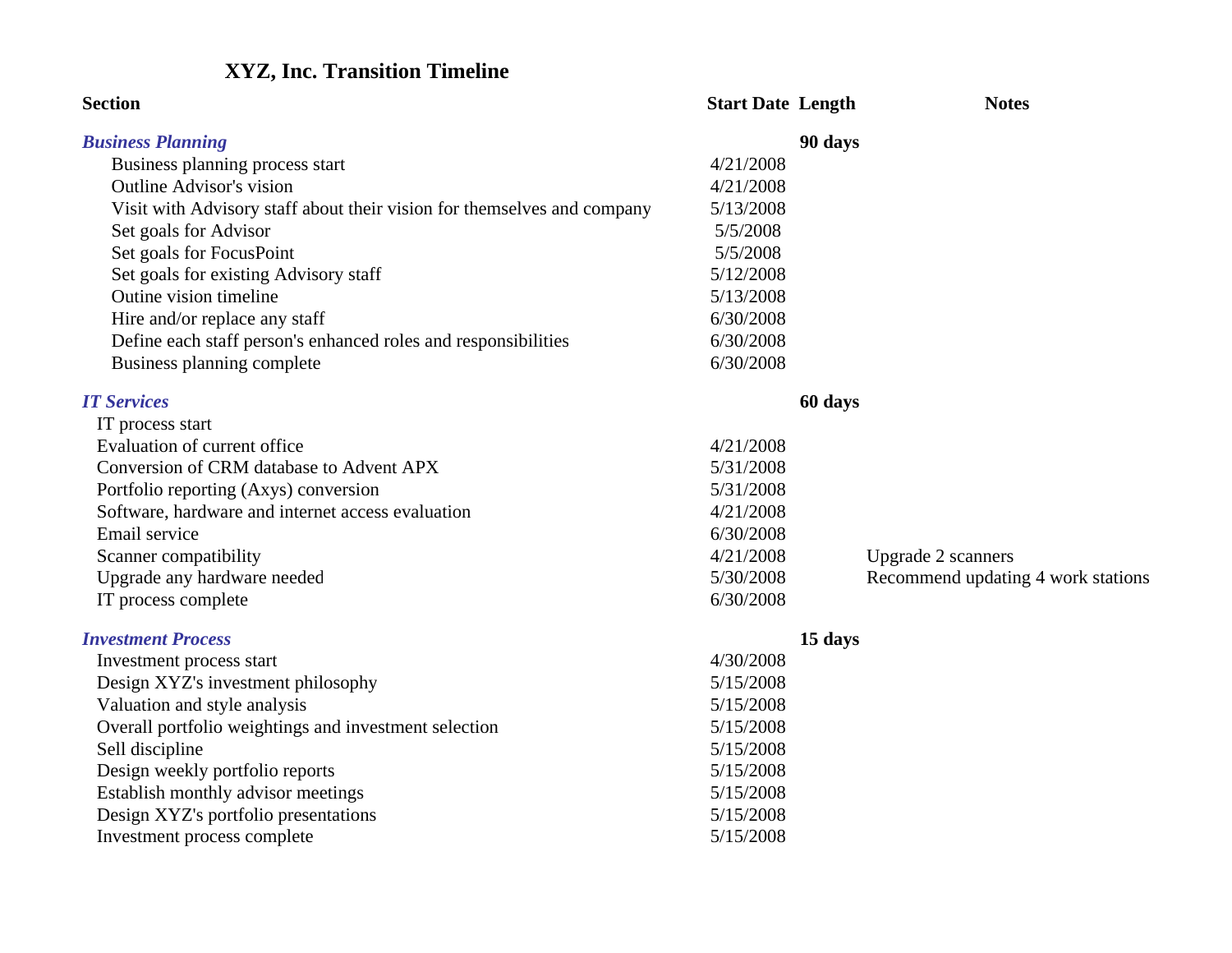| <b>Web Infrastructure</b><br>Web infrastructure start<br>Website service and hosting<br>Internal database website<br>Invoicing to Advisor<br>Web infrastructure complete | 5/30/2008<br>5/30/2008<br>5/30/2008<br>5/30/2008<br>5/30/2008 | 5 days  |
|--------------------------------------------------------------------------------------------------------------------------------------------------------------------------|---------------------------------------------------------------|---------|
| <b>Client Transition Plan</b><br>Client prioritization (and grouping)                                                                                                    | 5/31/2008                                                     | 15 days |
| Timeline of each group                                                                                                                                                   | 6/15/2008                                                     |         |
| Development of message to clients                                                                                                                                        | 6/15/2008                                                     |         |
| Client letter                                                                                                                                                            | 6/15/2008                                                     |         |
| <b>Client</b> meetings                                                                                                                                                   | 7/15/2008                                                     |         |
| Client phone calls                                                                                                                                                       | 7/15/2008                                                     |         |
| Plan of delivering paperwork to clients                                                                                                                                  | 6/15/2008                                                     |         |
| <b>Account Transfer Process</b>                                                                                                                                          |                                                               | 90 days |
| Account transfer process start                                                                                                                                           | 7/1/2008                                                      |         |
| Account setup                                                                                                                                                            | 7/1/2008                                                      |         |
| Breakdown of assets and custodians                                                                                                                                       | 5/15/2008                                                     |         |
| Custodian paperwork completed by FocusPoint                                                                                                                              | 6/15/2008                                                     |         |
| Portfolio construction (special assets) with FocusPoint investments team                                                                                                 | 6/30/2008                                                     |         |
| Cost basis information                                                                                                                                                   | 9/30/2008                                                     |         |
| Account transfer process complete                                                                                                                                        | 9/30/2008                                                     |         |
| <b>Compliance</b>                                                                                                                                                        |                                                               | 30 days |
| Compliance process start                                                                                                                                                 | 5/12/2008                                                     |         |
| <b>ADV</b> review                                                                                                                                                        | 5/12/2008                                                     |         |
| Broker/dealer compliance                                                                                                                                                 | 6/1/2008                                                      |         |
| New ADV with SEC manuals                                                                                                                                                 | 6/15/2008                                                     |         |
| Wealth management agreement                                                                                                                                              | 6/15/2008                                                     |         |
| Investment policy statements                                                                                                                                             | 5/19/2008                                                     |         |
| Review E&O                                                                                                                                                               | 6/1/2008                                                      |         |
| Compliance process complete                                                                                                                                              | 6/15/2008                                                     |         |